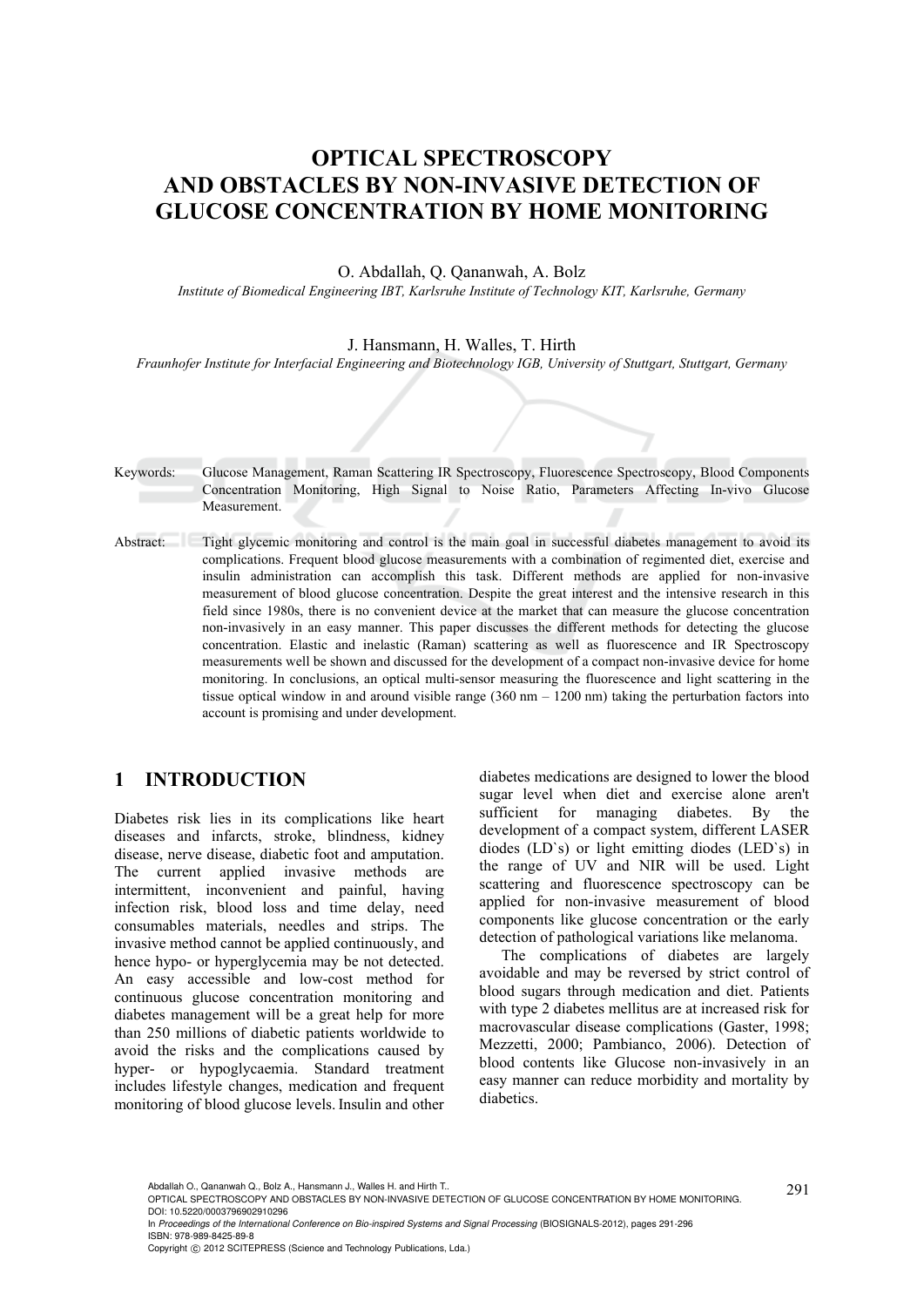٠.

**ECHN** 

#### **1.1 Non-invasive Methods for Detecting Glucose Concentration**

In-vitro Glucose concentration measurements depend on chemical principles. The non invasive monitoring methods are much more difficult to apply with the required accuracy. Glucose concentrations in blood are very low compared for example with that of hemoglobin. The effect of glucose on the measured signals is too low and hence a high amplification is needed, which means that other background and surrounding noises will also be amplified and hence the measurement will be very sensible for tiny perturbations.

The different methods for non-invasive glucose concentration montoring are discussed in diverse literature (Khalil, 2004; Yamakoshi, 2006; Maruo, 2003; Tura, 2010). Raman and fluorescence spectroscopy as examples of promising optical methods will be briefly discussed in the next section.

### **1.2 Optical Spectroscopy**

The optical methods rely on the interaction between light and tissue. They are widely used by different research groups and companies.

#### **1.2.1 Raman Spectroscopy**

Raman spectroscopy measures scattered light that has been influenced by the oscillation and rotation of the scattered molecules. Various Raman techniques have been attempted in blood, water, serum, plasma solutions and the eye, but multiple problems remain before human studies can be accomplished. Analytical problems include instability in the laser wavelength and intensity, errors due to other chemicals in the tissue sample and long spectral acquisition times. The applying of special types of Raman spectroscopy can greatly enhance the signal noise ratio, the resolution and sensitivity. Resonance Raman (RR) scattering, surface enhanced Raman spectroscopy (SERS)<sup>12</sup>, coherent anti-Stokes Raman scattering spectroscopy (CARS), and Stimulated Raman scattering (SRS) are examples of the Raman enhancement methods.

#### **1.2.2 Fluorescence Spectroscopy**

Fluorescence spectroscopy and time resolved fluorescence are dominant methodologies and used extensively not only in biochemistry and biophysics, but also in biotechnology, medical dioagnostics and genetic analysis (Moschou, 2004, Pickup, 2005,

Lakovics, 2006). The technique is extremely sensitive. There are increasing examples of even single-molecule detection using fluorescence methods. Many studies indicate that fluorescent technology has real sensitivity especially in low glucose ranges. In addition, since near-infrared light passes through several centimeters of tissue, with the appropriate choice of fluorophore, molecules can in theory be excited and the emission interrogated from outside the body providing the potential for completely non-invasive sensing. A convenient way of classifying fluorescence-based glucose sensors that involve measurements of fluorescence is either according to the type of molecular receptor for glucose, or whether cells or tissues are used to signal glucose concentrations and/or glucose metabolism. A review of the principles of operation and current status of the various approaches to fluorescencebased glucose sensing are described in D'Auria, 1999. ×

In DMEM solution a glucose dependent autofluoresence can be observed. The fluorescence differs from the process of Raman Effect in that the incident light is completely absorbed and the system is transferred to an excited state from which it can go to various lower states only after a certain resonance lifetime.

# **2 APPARATUS AND METHOD**

Our measurements were obtained using a micro Raman spectrometer, based on Olympus IX71 microscope by Fraunhofer Institute in Stuttgart. The separation of spectrums is achieved using holographic grill in spectrograpic Holospec f/1.8 (Kaiser Optical Systems). Spectrum detection attained using a CCD for NIR (DU420A-BR-DD, 1024x256 Pixel von Andor). The measurements are done using a glas bottom dish Willco Welles.

The method discussed here can be applied for invasive and non-invasive measurement. Photodiodes or phototransistors for light scattering and fluorescence detection in the visible and NIR spectrum are used. Light emitting diodes LED and LASER diodes as light sources are applied. Variable frequency and duty cycle can be adjusted for time resolved fluorescence signal detection.

The developed system is flexible and can be used for the development purposes, where different parameters have to be adjusted. Light intensities, duty cycle, different LASER types and variable amplification can be acquired using this system.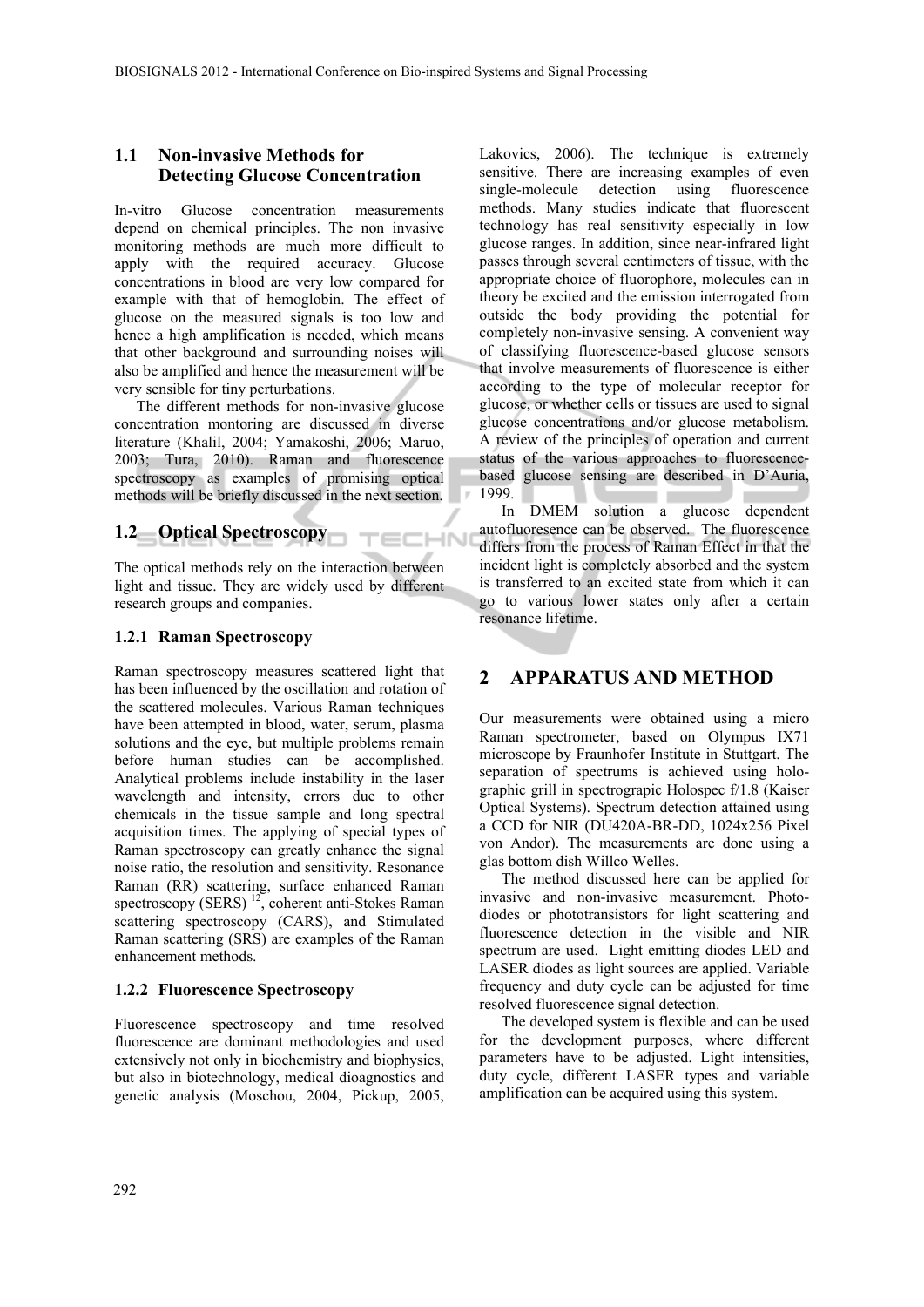In the meantime we are developing a time resolved spectroscopy system in order to take more parameters into account by the calculation of glucose with a multisensor. By applying a multisensor for the detection of glucose concentration a great attention has to be given for the calibration method.

As we discussed in other papers (Abdallah, 2010) and as we can see in diverse literature the signal to noise ratio has to be kept as high as possible, but the glucose signal is too low, so that in addition to diminish the noise and considering all parameters affecting the measurements an adequate calibration is necessary for accurate glucose measurement non-invasively. The scattered signals may come mainly from deep tissue and blood glucose may be taken as reference. Moreover hemoglobin concentration and oxygen saturation have to be taken in to account by these measurements. Direct invasive measured values can be taken as reference. But fluorescence signals may come mainly from intestinal skin fluid ISF. Transfer of glucose from the blood to the ISF compartment occurs by passive diffusion through an established concentration gradient. The mass transfer rate is affected by several variables, such as the blood flow rate to the site, rate of glucose uptake by the surrounding tissue, and capillary permeability. Nevertheless, as discussed in the literature [Barman 2010], a simple mass transfer model can be written for the ISF volume (*V*ISF).

The review by Ziegler (Zierler, 1999) describes major factors that, singly or together, influence the concentration and distribution of D-glucose in humans, with emphasis on rest, physical activity, and alimentation. It identifies areas of uncertainty: distribution and concentrations of glucose in interstitial fluid, kinetics and mechanism of transcapillary glucose transport, kinetics and mechanism of glucose transport via its transporters into cells, detailed mechanisms by which hormones, exercise, and hypoxia affect glucose movement across cell membranes, whether translocation of glucose transporters to the cell membrane accounts completely, or even mainly, for insulin-stimulated glucose uptake, whether exercise stimulates release of a circulating insulinomimetic factor, and the relation between muscle glucose uptake and muscle blood flow. It was pointed out that there is no compartment of glucose in the body at which all glucose has the same concentration, and that models of glucose metabolism, including effects of insulin on glucose metabolism based on assumptions of concentration homogeneity, cannot be entirely correct.

# **3 RESULTS AND DISCUSSION**

The results obtained by applying a simple system with costs effective components and using DMEM solutions show that the measurements are reproducible under the same conditions. Using different light sources (LASER, LED, IR-emitter) having wavelengths in the visible and IR and using photodiodes and thermopile as detectors have shown the same tendency by measurements. A few wavelengths have demonstrated more dependency on the glucose concentrations. As an example of the measurements, figure 1 shows the high dependency of the detected light from glucose concentrations in glucose DMEM solutions by IR around the wave number 3200 cm<sup>-1</sup> and between 1000 and 1700 cm<sup>-1</sup>.



Figure 1: IR-Spectroscopy by DMEM glucose solution.

The tissue light absorption in the IR-range is too high due to the high water absorption, so that the light penetration in tissue is too small. Light emitting diodes and IR-detectors are also too expensive in this range. The non-invasive glucose measurement in this range is then too difficult and very expensive for home monitoring. Using an IR-emitter as an example of the results by measurements in DMEM solution and a thermopile as detector of scattered IR radiation between 9000 nm and 10000 nm have shown good results. Instead of IR-Emitter and thermopile, Laser sources and pyroelectric infrared sensors can be utilized.

By Raman scattering without enhancement the resolution of the measurements was not enough for the glucose concentrations monitoring. Increasing the measuring time will increase the resolution and the detection threshold. Figure 2 shows that the increase of the detection time increases the signal quality and the resolution; where as the resulting error will be reduced. The measuring time in Figure 2 by measurements an DMEM-solutions having different glucose concentrations is five minutes. As shown in the non-processed signal, the detection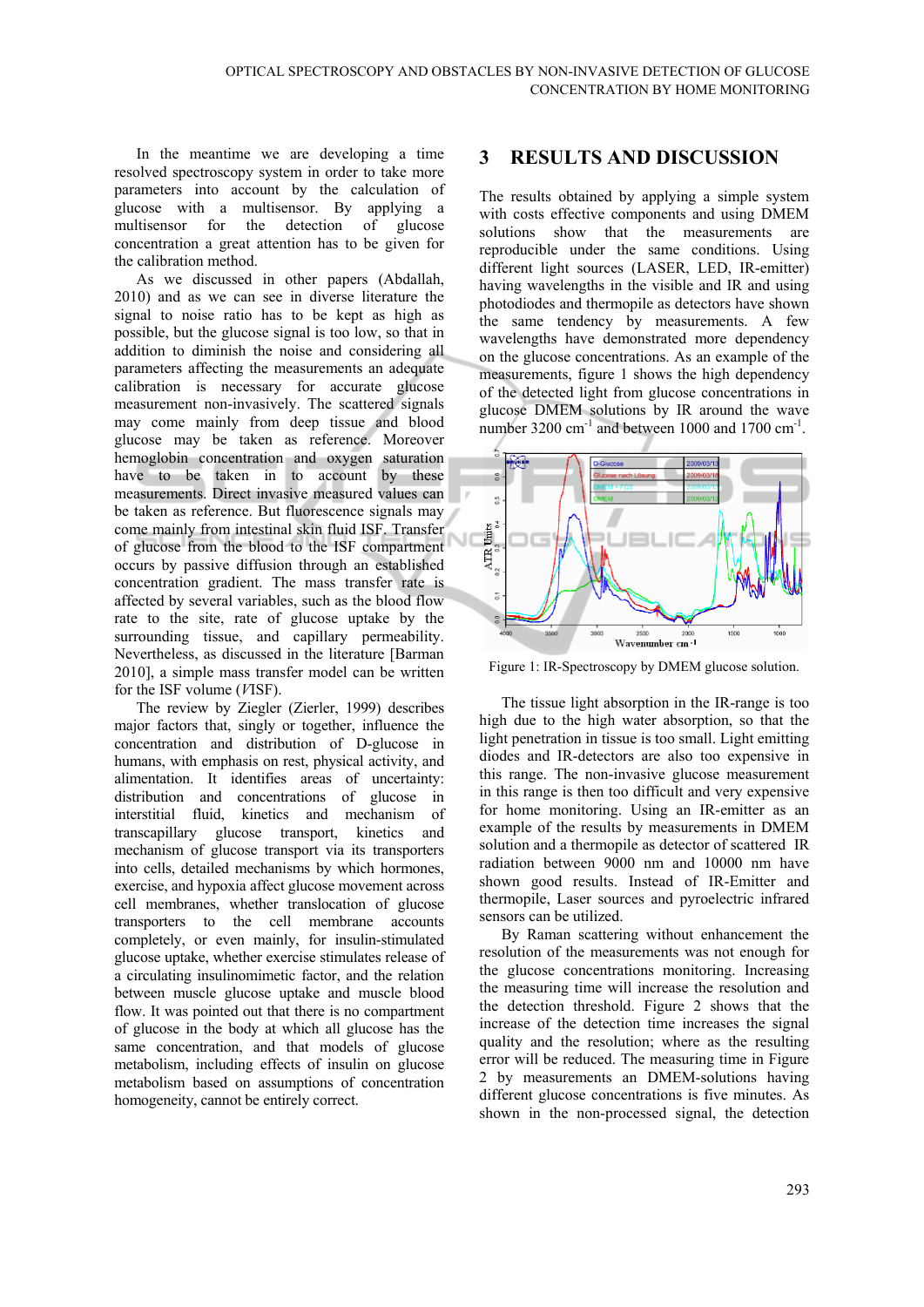threshold is ca. 30 mg/dl and the resolution seems to be around 10 mg/dl. Increasing the measuring time may be possible by in-vivo measurements. The motion artifact will cause large perturbations to the detected signals, which can be minimized by applying an adaptive filter. The enhancement of the Raman scattering by applying the previous mentioned methods can produce results having a high resolution and the detection time may be reduced.

| El <sub>e</sub> nzymbudpypynwollhybyhylaphylaphypyhypyhypynya MWardpagoray, mahMA <sub>lghas</sub> m.sy/way. |
|--------------------------------------------------------------------------------------------------------------|
| a Milliam<br>:<br>เหมายนาม<br>î.                                                                             |
| 1. www.ukieny.com/hiphohomin/hippypy.com/maphy.com/hippymaphy.com/with/hippy/with/hippy/with/hip             |
|                                                                                                              |
| mummhnuturnin                                                                                                |
| www.chengebook.com/php264UhtMywqMqwqhwqhythwyww.chengebook.com/www.ay/MappamwyAhtMythythy                    |
|                                                                                                              |

Figure 2: Raman scattering measured using a LASER diode with wavelength 785 nm and 80 mW power. From top: 300 s measuring time; a. 10mg/dl, b. 20 mg/dl, c. 30 mg/dl, d. 40 mg/dl, e. 50 mg/dl, f. reference solution with a very high glucose concentration.

The realization of a compact simple device for home monitoring using Raman spectroscopy seems to be very difficult, but it may be possible using miniaturized components and intelligent methods.



Figure 3: Scattered measured signal humidity for different glucose concentrations al parameters.

The relation between the scattered measured signal and humidity for different glucose concentrations are shown in Figure 3. The results obtained by using a fluorescence spectrometer show the emitted light by stimulation of a DMEM solution with different glucose concentrations. The detected signal with 465 nm by the stimulation in the UV light at the wavelength of 360 nm is not highly correlated with the glucose concentration. But an increasing tendency of the emitted light with the increasing glucose concentration is registered.

The detected signal at 535 nm shows a high

correlation with glucose concentration when stimulated with a light by the wavelength 485 nm. In the contrary to the detected signals at 465 nm mentioned above, a decreasing tendency of the emitted light with the increasing glucose concentration is shown. Despite of the variations of the detected signals around the wavelengths 465 nm when stimulated with the UV-light at the wavelength 360 nm, non-invasive measurement may deliver very good results due to other fluorophores in the skin.

A high correlation of the detected signal at 535 nm with known glucose concentration when stimulated with 485 nm or 430 nm at different glucose concentrations was obtained in DMEMsolutions.

The detected glucose signals are too small and should be processed carefully. Also the *in vivo* measurements are subjected to more noise and motion artifacts. An adaptive filtering will be needed for eliminating these perturbations. A noise reference signal is generated by means of a Synthesizer or piezoelectric element and will be adjusted as much as possible to the real noise contained in the corresponding measurement by the adaptive filter based on the least mean square optimization algorithm. This algorithm has delivered very good results by testing it for the non-invasive calculations of oxygen saturation by artificial vibrations of the hand, where a pulse oximeter sensor is applied at the finger subjected to these artifacts. We are applying a multisensor technology that overcomes the obstacles others have faced trying to measure blood glucose optically through the skin.

# **4 CONCLUSIONS AND FUTURE WORK**

Optical methods are valuable and promising for the non-invasive detection of blood glucose. Raman scattering can have a very high sensitivity and resolution, but the development of an in-vivo simple device till now, seems to be very difficult. IRspectroscopy is promising for the development of a cost effective sensor for home monitoring. Because of the fact that the detected glucose signals are too small and subjected to a lot of disturbances from the surroundings and from the background of the measured locations due to tissue alteration and physiological parameter variations, a high signal to noise ratio measuring system is essential for this difficult task. Tiny perturbations such as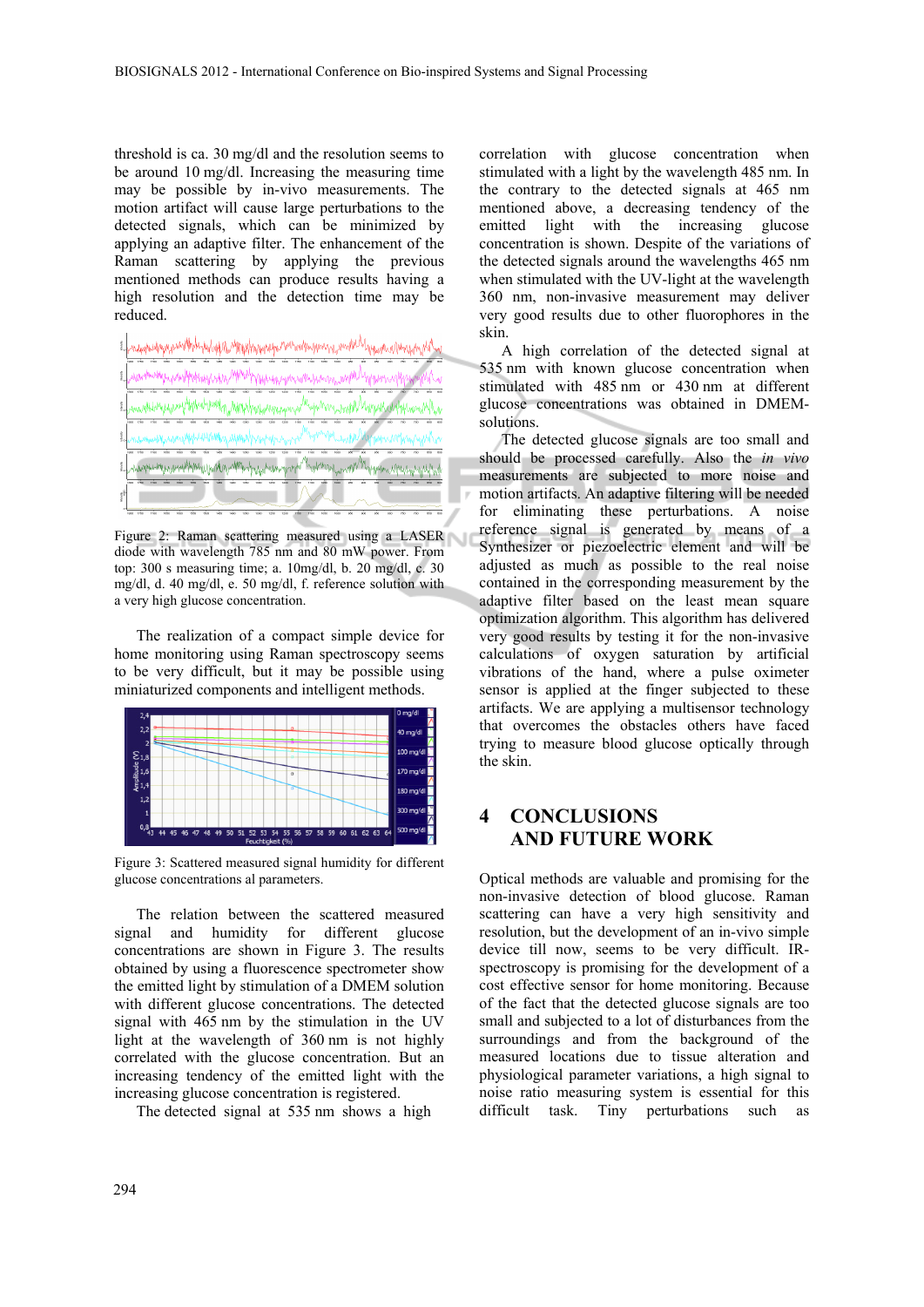temperature, humidity and applied pressure variations can adulterate the measurements. Also small drift of the characteristics of the electronic and optical components can cause great disturbances to the measurements reducing the accuracy or even yielding invalid measurements. In addition to use a robust hardware and apply advanced signal processing methods by the glucose detection, all these factors have to be taken into account.

The results obtained using a fluorescence spectrometer having the stimulation/emission wavelengths of 360 nm /465 nm, 430 nm / 535 nm and 485 nm / 535 nm (Abdallah, 2011) as well as our further fluorescence measurements at these and further wavelengths have shown that fluorescence spectroscopy is a very promising method. We have already developed a compact sensible system and sensor for that aim.

The integration of further parameters can enhance the accuracy, but the system complexity, its size and costs have to be minimized to enable the applying of the device for home monitoring. Also the number of the measured parameters has to be minimized in order to reduce the resulting error caused by the measurements variations..

Also by applying light sources with wavelengths in IR over 1400 nm the penetration depth of light in the tissue will be very small because water has a high absorption of IR-light. This will be important by detecting glucose or cholesterol using IRspectroscopy. The reflective sensors can be applied proximal in order to avoid the perfusion problem by applying sensors (in case of transmission) distal to body extremity like fingers or earlobe. Light reflected from the tissues and detected by photodetectors and then the findings can be interpreted by the software in the sensor. The reflection sensor can be applied on forehead, back, breast etc., and hence diagnose the central parts of the body.

For the detection of glucose concentration noninvasively using various optical methods, the interaction between light and definite glucose solutions was studied. IR-spectroscopy has the potential for the development of a simple cost effective sensor for glucose monitoring that can be used for home care.

Problems with existing methods have encouraged alternative approaches to glucose sensing, and those based on multiparameter like scattering, fluorescence intensity and lifetime have special advantages, including sensitivity and the potential for non-invasive measurement when UV, visible or NIR light is used (Yamakoshi, 2006;

Evans, 2005; Evans, 2003; Pickupa, 2005). The fluorescence signals using UV light as stimulus and detection of fluorescence at violet or blue have shown a very good correlation with the glucose concentrations in DMEM solution. Light stimulation with blue light and the detection of fluorescence by green region shows also a high correlation with the glucose concentrations. The detected glucose signals will be subjected to perturbations from the surroundings and from the background of the measured locations due to tissue alteration and physiological parameter variations. All perturbations such as temperature, humidity and applied pressure variations have to be considered by the calculations, as illustrated by Figure 4. The drift of the characteristics of the system components may cause high disturbances to the measurements.



Figure 4: Schematic of a multisensor for non-invasive detection of blood glucose, hemoglobin concentration, and fractional oxygen saturation.

There is no doubt that the multiparametic measurement depending on scattering, absorption and fluorescence technologies have considerable promise for glucose sensing.

As a future work, all developed sensors will be integrated in one system that enables the simultenous processing of the detected signals (Caduff, 2009). Other blood components like total hemoglobin concentrations and fractional oxygen saturation measured non-invasively have to be taken as parameters by the glucose calculations. The suitable locations for measurements may be earlobe for transmission measurements. For reflection measurements forehead as well as abdomen or arm can be chosen. Applying the Twersky theory or diffusion theory by the calculations are our next perspectives. After that a clinical study for noninvasive measurements will be conducted. Applying the neural fuzzy techniques, the results and the system will be optimized to obtain the required resolution and accuracy.